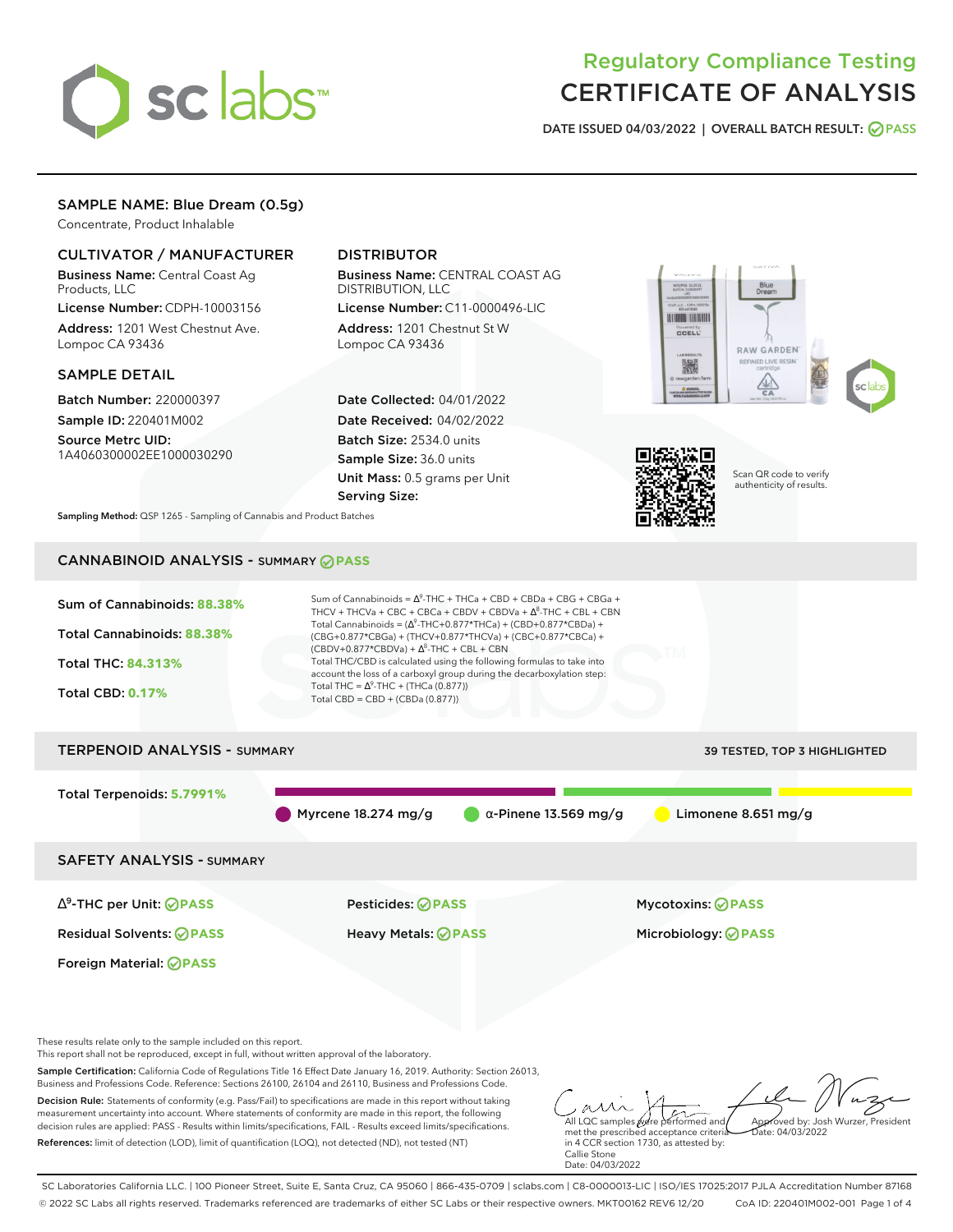



**BLUE DREAM (0.5G) | DATE ISSUED 04/03/2022 | OVERALL BATCH RESULT: PASS**

#### **CANNABINOID TEST RESULTS** - 04/02/2022 **PASS**

Tested by high-performance liquid chromatography with diode-array detection (HPLC-DAD). **Method:** QSP 1157 - Analysis of Cannabinoids by HPLC-DAD

#### TOTAL CANNABINOIDS: **88.38%**

Total Cannabinoids (Total THC) + (Total CBD) + (Total CBG) + (Total THCV) + (Total CBC) +  $(Total CBDV) +  $\Delta^8$ -THC + CBL + CBN$ 

TOTAL THC: **84.313%** Total THC (∆<sup>9</sup>-THC+0.877\*THCa)

TOTAL CBD: **0.17%**

Total CBD (CBD+0.877\*CBDa)

TOTAL CBG: 2.675% Total CBG (CBG+0.877\*CBGa)

TOTAL THCV: 0.36% Total THCV (THCV+0.877\*THCVa)

TOTAL CBC: ND Total CBC (CBC+0.877\*CBCa)

TOTAL CBDV: ND Total CBDV (CBDV+0.877\*CBDVa)

| <b>COMPOUND</b>            | LOD/LOQ<br>(mg/g) | <b>MEASUREMENT</b><br><b>UNCERTAINTY</b><br>(mg/g) | <b>RESULT</b><br>(mg/g) | <b>RESULT</b><br>(%) |
|----------------------------|-------------------|----------------------------------------------------|-------------------------|----------------------|
| $\wedge^9$ -THC            | 0.06 / 0.26       | ±22.596                                            | 843.13                  | 84.313               |
| <b>CBG</b>                 | 0.06/0.19         | ±0.821                                             | 26.75                   | 2.675                |
| $\wedge^8$ -THC            | 0.1/0.4           | ±0.41                                              | 6.6                     | 0.66                 |
| <b>THCV</b>                | 0.1/0.2           | ±0.14                                              | 3.6                     | 0.36                 |
| <b>CBN</b>                 | 0.1 / 0.3         | ±0.10                                              | 2.0                     | 0.20                 |
| <b>CBD</b>                 | 0.07/0.29         | ±0.061                                             | 1.70                    | 0.170                |
| <b>THCa</b>                | 0.05/0.14         | N/A                                                | <b>ND</b>               | <b>ND</b>            |
| <b>THCVa</b>               | 0.07/0.20         | N/A                                                | <b>ND</b>               | <b>ND</b>            |
| <b>CBDa</b>                | 0.02/0.19         | N/A                                                | <b>ND</b>               | <b>ND</b>            |
| <b>CBDV</b>                | 0.04 / 0.15       | N/A                                                | <b>ND</b>               | <b>ND</b>            |
| <b>CBDVa</b>               | 0.03/0.53         | N/A                                                | <b>ND</b>               | <b>ND</b>            |
| <b>CBGa</b>                | 0.1 / 0.2         | N/A                                                | <b>ND</b>               | <b>ND</b>            |
| <b>CBL</b>                 | 0.06 / 0.24       | N/A                                                | <b>ND</b>               | <b>ND</b>            |
| <b>CBC</b>                 | 0.2 / 0.5         | N/A                                                | <b>ND</b>               | <b>ND</b>            |
| <b>CBCa</b>                | 0.07 / 0.28       | N/A                                                | <b>ND</b>               | <b>ND</b>            |
| <b>SUM OF CANNABINOIDS</b> |                   |                                                    | 883.8 mg/g              | 88.38%               |

#### **UNIT MASS: 0.5 grams per Unit**

| $\Delta^9$ -THC per Unit               | 1100 per-package limit | 421.56 mg/unit | <b>PASS</b> |
|----------------------------------------|------------------------|----------------|-------------|
| <b>Total THC per Unit</b>              |                        | 421.56 mg/unit |             |
| <b>CBD</b> per Unit                    |                        | $0.85$ mg/unit |             |
| <b>Total CBD per Unit</b>              |                        | $0.85$ mg/unit |             |
| <b>Sum of Cannabinoids</b><br>per Unit |                        | 441.9 mg/unit  |             |
| <b>Total Cannabinoids</b><br>per Unit  |                        | 441.9 mg/unit  |             |

| <b>COMPOUND</b>          | LOD/LOQ<br>(mg/g) | <b>MEASUREMENT</b><br><b>UNCERTAINTY</b><br>(mg/g) | <b>RESULT</b><br>(mg/g)                          | <b>RESULT</b><br>$(\%)$ |
|--------------------------|-------------------|----------------------------------------------------|--------------------------------------------------|-------------------------|
| <b>Myrcene</b>           | 0.008 / 0.025     | ±0.1827                                            | 18.274                                           | 1.8274                  |
| $\alpha$ -Pinene         | 0.005 / 0.017     | ±0.0909                                            | 13.569                                           | 1.3569                  |
| Limonene                 | 0.005 / 0.016     | ±0.0960                                            | 8.651                                            | 0.8651                  |
| $\beta$ -Pinene          | 0.004 / 0.014     | ±0.0645                                            | 7.245                                            | 0.7245                  |
| β-Caryophyllene          | 0.004 / 0.012     | ±0.0988                                            | 3.565                                            | 0.3565                  |
| Linalool                 | 0.009 / 0.032     | ±0.0696                                            | 2.353                                            | 0.2353                  |
| $trans-\beta$ -Farnesene | 0.008 / 0.025     | ±0.0291                                            | 1.054                                            | 0.1054                  |
| α-Humulene               | 0.009 / 0.029     | ±0.0240                                            | 0.959                                            | 0.0959                  |
| Fenchol                  | 0.010 / 0.034     | ±0.0139                                            | 0.462                                            | 0.0462                  |
| <b>Terpineol</b>         | 0.009 / 0.031     | ±0.0170                                            | 0.355                                            | 0.0355                  |
| Camphene                 | 0.005 / 0.015     | ±0.0032                                            | 0.350                                            | 0.0350                  |
| Terpinolene              | 0.008 / 0.026     | ±0.0050                                            | 0.316                                            | 0.0316                  |
| $\alpha$ -Bisabolol      | 0.008 / 0.026     | ±0.0060                                            | 0.144                                            | 0.0144                  |
| Nerolidol                | 0.006 / 0.019     | ±0.0069                                            | 0.140                                            | 0.0140                  |
| <b>Borneol</b>           | 0.005 / 0.016     | ±0.0039                                            | 0.120                                            | 0.0120                  |
| Citronellol              | 0.003 / 0.010     | ±0.0038                                            | 0.099                                            | 0.0099                  |
| <b>B-Ocimene</b>         | 0.006 / 0.020     | ±0.0018                                            | 0.071                                            | 0.0071                  |
| Valencene                | 0.009 / 0.030     | ±0.0033                                            | 0.061                                            | 0.0061                  |
| Sabinene Hydrate         | 0.006 / 0.022     | ±0.0017                                            | 0.057                                            | 0.0057                  |
| Fenchone                 | 0.009 / 0.028     | ±0.0008                                            | 0.035                                            | 0.0035                  |
| Caryophyllene<br>Oxide   | 0.010 / 0.033     | ±0.0013                                            | 0.035                                            | 0.0035                  |
| Eucalyptol               | 0.006 / 0.018     | ±0.0007                                            | 0.034                                            | 0.0034                  |
| $\gamma$ -Terpinene      | 0.006 / 0.018     | ±0.0003                                            | 0.025                                            | 0.0025                  |
| Geraniol                 | 0.002 / 0.007     | ±0.0006                                            | 0.017                                            | 0.0017                  |
| $\alpha$ -Phellandrene   | 0.006 / 0.020     | N/A                                                | <loq< th=""><th><math>&lt;</math>LOQ</th></loq<> | $<$ LOQ                 |
| $\alpha$ -Terpinene      | 0.005 / 0.017     | N/A                                                | <loq< th=""><th><loq< th=""></loq<></th></loq<>  | <loq< th=""></loq<>     |
| Sabinene                 | 0.004 / 0.014     | N/A                                                | <b>ND</b>                                        | ND                      |
| $\Delta^3$ -Carene       | 0.005 / 0.018     | N/A                                                | <b>ND</b>                                        | <b>ND</b>               |
| p-Cymene                 | 0.005 / 0.016     | N/A                                                | <b>ND</b>                                        | ND                      |
| Isopulegol               | 0.005 / 0.016     | N/A                                                | <b>ND</b>                                        | <b>ND</b>               |
| Camphor                  | 0.006 / 0.019     | N/A                                                | ND                                               | ND                      |
| Isoborneol               | 0.004 / 0.012     | N/A                                                | ND                                               | ND                      |
| Menthol                  | 0.008 / 0.025     | N/A                                                | ND                                               | ND                      |
| Nerol                    | 0.003 / 0.011     | N/A                                                | ND                                               | <b>ND</b>               |
| Pulegone                 | 0.003 / 0.011     | N/A                                                | <b>ND</b>                                        | ND                      |
| <b>Geranyl Acetate</b>   | 0.004 / 0.014     | N/A                                                | ND                                               | ND                      |
| $\alpha$ -Cedrene        | 0.005 / 0.016     | N/A                                                | ND                                               | <b>ND</b>               |
| Guaiol                   | 0.009 / 0.030     | N/A                                                | <b>ND</b>                                        | ND                      |
| Cedrol                   | 0.008 / 0.027     | N/A                                                | ND                                               | ND                      |
| <b>TOTAL TERPENOIDS</b>  |                   |                                                    | 57.991 mg/g                                      | 5.7991%                 |

SC Laboratories California LLC. | 100 Pioneer Street, Suite E, Santa Cruz, CA 95060 | 866-435-0709 | sclabs.com | C8-0000013-LIC | ISO/IES 17025:2017 PJLA Accreditation Number 87168 © 2022 SC Labs all rights reserved. Trademarks referenced are trademarks of either SC Labs or their respective owners. MKT00162 REV6 12/20 CoA ID: 220401M002-001 Page 2 of 4

## **TERPENOID TEST RESULTS** - 04/02/2022

Terpene analysis utilizing gas chromatography-flame ionization detection (GC-FID). **Method:** QSP 1192 - Analysis of Terpenoids by GC-FID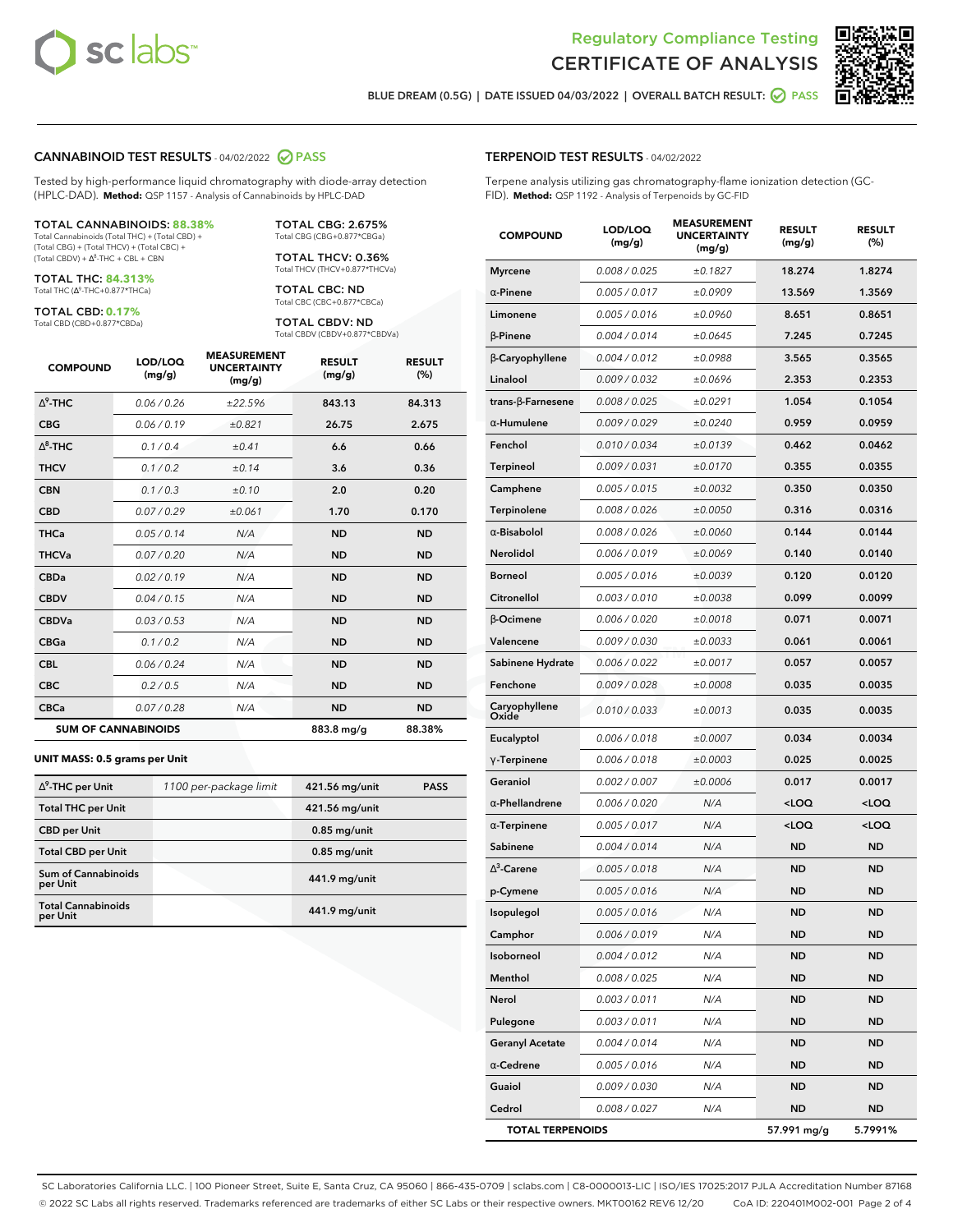



**BLUE DREAM (0.5G) | DATE ISSUED 04/03/2022 | OVERALL BATCH RESULT: PASS**

## **CATEGORY 1 PESTICIDE TEST RESULTS** - 04/03/2022 **PASS**

Pesticide and plant growth regulator analysis utilizing high-performance liquid chromatography-mass spectrometry (HPLC-MS) or gas chromatography-mass spectrometry (GC-MS). \*GC-MS utilized where indicated. **Method:** QSP 1212 - Analysis of Pesticides and Mycotoxins by LC-MS or QSP 1213 - Analysis of Pesticides by GC-MS

| 0.03 / 0.08<br><b>ND</b><br>Aldicarb<br>$\ge$ LOD<br>N/A<br><b>PASS</b><br>Carbofuran<br>0.02 / 0.05<br><b>ND</b><br><b>PASS</b><br>$\ge$ LOD<br>N/A<br>Chlordane*<br>0.03 / 0.08<br>N/A<br><b>ND</b><br><b>PASS</b><br>$\ge$ LOD<br>Chlorfenapyr*<br>0.03/0.10<br>N/A<br><b>ND</b><br><b>PASS</b><br>$>$ LOD<br>0.02/0.06<br><b>ND</b><br>Chlorpyrifos<br>$>$ LOD<br>N/A<br><b>PASS</b><br>0.02 / 0.07<br>N/A<br><b>ND</b><br><b>PASS</b><br>Coumaphos<br>$\ge$ LOD<br>Daminozide<br>0.02 / 0.07<br>N/A<br><b>ND</b><br><b>PASS</b><br>$\ge$ LOD<br><b>Dichlorvos</b><br>0.03/0.09<br>N/A<br><b>ND</b><br><b>PASS</b><br>$\ge$ LOD<br>(DDVP)<br>Dimethoate<br>0.03/0.08<br>N/A<br><b>ND</b><br><b>PASS</b><br>$>$ LOD<br>Ethoprophos<br>0.03/0.10<br>$\ge$ LOD<br>N/A<br><b>ND</b><br><b>PASS</b><br>Etofenprox<br>0.02 / 0.06<br>$>$ LOD<br>N/A<br><b>ND</b><br><b>PASS</b><br>0.03/0.08<br>N/A<br><b>ND</b><br><b>PASS</b><br>$>$ LOD<br>Fenoxycarb<br>0.03 / 0.08<br>$\ge$ LOD<br>N/A<br><b>ND</b><br><b>PASS</b><br>Fipronil<br>Imazalil<br>0.02/0.06<br>$>$ LOD<br>N/A<br><b>ND</b><br><b>PASS</b><br><b>Methiocarb</b><br>0.02 / 0.07<br><b>ND</b><br><b>PASS</b><br>$\ge$ LOD<br>N/A<br>Parathion-methyl<br>0.03/0.10<br>N/A<br><b>ND</b><br><b>PASS</b><br>$\ge$ LOD<br>0.03/0.09<br>N/A<br><b>ND</b><br><b>PASS</b><br><b>Mevinphos</b><br>$>$ LOD<br>Paclobutrazol<br>0.02 / 0.05<br>N/A<br><b>ND</b><br><b>PASS</b><br>$\ge$ LOD<br>0.03/0.09<br>$>$ LOD<br>N/A<br><b>ND</b><br><b>PASS</b><br>Propoxur<br>0.03 / 0.08<br>$\ge$ LOD<br>N/A<br><b>ND</b><br><b>PASS</b><br>Spiroxamine<br>0.03/0.10<br>N/A<br><b>ND</b><br><b>PASS</b><br>Thiacloprid<br>$\ge$ LOD | <b>COMPOUND</b> | LOD/LOQ<br>$(\mu g/g)$ | <b>ACTION</b><br>LIMIT<br>$(\mu g/g)$ | <b>MEASUREMENT</b><br><b>UNCERTAINTY</b><br>$(\mu g/g)$ | <b>RESULT</b><br>$(\mu g/g)$ | <b>RESULT</b> |
|-------------------------------------------------------------------------------------------------------------------------------------------------------------------------------------------------------------------------------------------------------------------------------------------------------------------------------------------------------------------------------------------------------------------------------------------------------------------------------------------------------------------------------------------------------------------------------------------------------------------------------------------------------------------------------------------------------------------------------------------------------------------------------------------------------------------------------------------------------------------------------------------------------------------------------------------------------------------------------------------------------------------------------------------------------------------------------------------------------------------------------------------------------------------------------------------------------------------------------------------------------------------------------------------------------------------------------------------------------------------------------------------------------------------------------------------------------------------------------------------------------------------------------------------------------------------------------------------------------------------------------------------------------------------------------|-----------------|------------------------|---------------------------------------|---------------------------------------------------------|------------------------------|---------------|
|                                                                                                                                                                                                                                                                                                                                                                                                                                                                                                                                                                                                                                                                                                                                                                                                                                                                                                                                                                                                                                                                                                                                                                                                                                                                                                                                                                                                                                                                                                                                                                                                                                                                               |                 |                        |                                       |                                                         |                              |               |
|                                                                                                                                                                                                                                                                                                                                                                                                                                                                                                                                                                                                                                                                                                                                                                                                                                                                                                                                                                                                                                                                                                                                                                                                                                                                                                                                                                                                                                                                                                                                                                                                                                                                               |                 |                        |                                       |                                                         |                              |               |
|                                                                                                                                                                                                                                                                                                                                                                                                                                                                                                                                                                                                                                                                                                                                                                                                                                                                                                                                                                                                                                                                                                                                                                                                                                                                                                                                                                                                                                                                                                                                                                                                                                                                               |                 |                        |                                       |                                                         |                              |               |
|                                                                                                                                                                                                                                                                                                                                                                                                                                                                                                                                                                                                                                                                                                                                                                                                                                                                                                                                                                                                                                                                                                                                                                                                                                                                                                                                                                                                                                                                                                                                                                                                                                                                               |                 |                        |                                       |                                                         |                              |               |
|                                                                                                                                                                                                                                                                                                                                                                                                                                                                                                                                                                                                                                                                                                                                                                                                                                                                                                                                                                                                                                                                                                                                                                                                                                                                                                                                                                                                                                                                                                                                                                                                                                                                               |                 |                        |                                       |                                                         |                              |               |
|                                                                                                                                                                                                                                                                                                                                                                                                                                                                                                                                                                                                                                                                                                                                                                                                                                                                                                                                                                                                                                                                                                                                                                                                                                                                                                                                                                                                                                                                                                                                                                                                                                                                               |                 |                        |                                       |                                                         |                              |               |
|                                                                                                                                                                                                                                                                                                                                                                                                                                                                                                                                                                                                                                                                                                                                                                                                                                                                                                                                                                                                                                                                                                                                                                                                                                                                                                                                                                                                                                                                                                                                                                                                                                                                               |                 |                        |                                       |                                                         |                              |               |
|                                                                                                                                                                                                                                                                                                                                                                                                                                                                                                                                                                                                                                                                                                                                                                                                                                                                                                                                                                                                                                                                                                                                                                                                                                                                                                                                                                                                                                                                                                                                                                                                                                                                               |                 |                        |                                       |                                                         |                              |               |
|                                                                                                                                                                                                                                                                                                                                                                                                                                                                                                                                                                                                                                                                                                                                                                                                                                                                                                                                                                                                                                                                                                                                                                                                                                                                                                                                                                                                                                                                                                                                                                                                                                                                               |                 |                        |                                       |                                                         |                              |               |
|                                                                                                                                                                                                                                                                                                                                                                                                                                                                                                                                                                                                                                                                                                                                                                                                                                                                                                                                                                                                                                                                                                                                                                                                                                                                                                                                                                                                                                                                                                                                                                                                                                                                               |                 |                        |                                       |                                                         |                              |               |
|                                                                                                                                                                                                                                                                                                                                                                                                                                                                                                                                                                                                                                                                                                                                                                                                                                                                                                                                                                                                                                                                                                                                                                                                                                                                                                                                                                                                                                                                                                                                                                                                                                                                               |                 |                        |                                       |                                                         |                              |               |
|                                                                                                                                                                                                                                                                                                                                                                                                                                                                                                                                                                                                                                                                                                                                                                                                                                                                                                                                                                                                                                                                                                                                                                                                                                                                                                                                                                                                                                                                                                                                                                                                                                                                               |                 |                        |                                       |                                                         |                              |               |
|                                                                                                                                                                                                                                                                                                                                                                                                                                                                                                                                                                                                                                                                                                                                                                                                                                                                                                                                                                                                                                                                                                                                                                                                                                                                                                                                                                                                                                                                                                                                                                                                                                                                               |                 |                        |                                       |                                                         |                              |               |
|                                                                                                                                                                                                                                                                                                                                                                                                                                                                                                                                                                                                                                                                                                                                                                                                                                                                                                                                                                                                                                                                                                                                                                                                                                                                                                                                                                                                                                                                                                                                                                                                                                                                               |                 |                        |                                       |                                                         |                              |               |
|                                                                                                                                                                                                                                                                                                                                                                                                                                                                                                                                                                                                                                                                                                                                                                                                                                                                                                                                                                                                                                                                                                                                                                                                                                                                                                                                                                                                                                                                                                                                                                                                                                                                               |                 |                        |                                       |                                                         |                              |               |
|                                                                                                                                                                                                                                                                                                                                                                                                                                                                                                                                                                                                                                                                                                                                                                                                                                                                                                                                                                                                                                                                                                                                                                                                                                                                                                                                                                                                                                                                                                                                                                                                                                                                               |                 |                        |                                       |                                                         |                              |               |
|                                                                                                                                                                                                                                                                                                                                                                                                                                                                                                                                                                                                                                                                                                                                                                                                                                                                                                                                                                                                                                                                                                                                                                                                                                                                                                                                                                                                                                                                                                                                                                                                                                                                               |                 |                        |                                       |                                                         |                              |               |
|                                                                                                                                                                                                                                                                                                                                                                                                                                                                                                                                                                                                                                                                                                                                                                                                                                                                                                                                                                                                                                                                                                                                                                                                                                                                                                                                                                                                                                                                                                                                                                                                                                                                               |                 |                        |                                       |                                                         |                              |               |
|                                                                                                                                                                                                                                                                                                                                                                                                                                                                                                                                                                                                                                                                                                                                                                                                                                                                                                                                                                                                                                                                                                                                                                                                                                                                                                                                                                                                                                                                                                                                                                                                                                                                               |                 |                        |                                       |                                                         |                              |               |
|                                                                                                                                                                                                                                                                                                                                                                                                                                                                                                                                                                                                                                                                                                                                                                                                                                                                                                                                                                                                                                                                                                                                                                                                                                                                                                                                                                                                                                                                                                                                                                                                                                                                               |                 |                        |                                       |                                                         |                              |               |
|                                                                                                                                                                                                                                                                                                                                                                                                                                                                                                                                                                                                                                                                                                                                                                                                                                                                                                                                                                                                                                                                                                                                                                                                                                                                                                                                                                                                                                                                                                                                                                                                                                                                               |                 |                        |                                       |                                                         |                              |               |

## **CATEGORY 2 PESTICIDE TEST RESULTS** - 04/03/2022 **PASS**

| <b>COMPOUND</b>          | LOD/LOO<br>$(\mu g/g)$ | <b>ACTION</b><br><b>LIMIT</b><br>(µg/g) | <b>MEASUREMENT</b><br><b>UNCERTAINTY</b><br>$(\mu g/g)$ | <b>RESULT</b><br>$(\mu g/g)$ | <b>RESULT</b> |  |
|--------------------------|------------------------|-----------------------------------------|---------------------------------------------------------|------------------------------|---------------|--|
| Abamectin                | 0.03/0.10              | 0.1                                     | N/A                                                     | <b>ND</b>                    | <b>PASS</b>   |  |
| Acephate                 | 0.02/0.07              | 0.1                                     | N/A                                                     | <b>ND</b>                    | <b>PASS</b>   |  |
| Acequinocyl              | 0.02/0.07              | 0.1                                     | N/A                                                     | <b>ND</b>                    | <b>PASS</b>   |  |
| Acetamiprid              | 0.02/0.05              | 0.1                                     | N/A                                                     | <b>ND</b>                    | <b>PASS</b>   |  |
| Azoxystrobin             | 0.02/0.07              | 0.1                                     | N/A                                                     | <b>ND</b>                    | <b>PASS</b>   |  |
| <b>Bifenazate</b>        | 0.01/0.04              | 0.1                                     | N/A                                                     | <b>ND</b>                    | <b>PASS</b>   |  |
| <b>Bifenthrin</b>        | 0.02/0.05              | 3                                       | N/A                                                     | <b>ND</b>                    | <b>PASS</b>   |  |
| <b>Boscalid</b>          | 0.03/0.09              | 0.1                                     | N/A                                                     | <b>ND</b>                    | <b>PASS</b>   |  |
| Captan                   | 0.19/0.57              | 0.7                                     | N/A                                                     | <b>ND</b>                    | <b>PASS</b>   |  |
| Carbaryl                 | 0.02/0.06              | 0.5                                     | N/A                                                     | <b>ND</b>                    | <b>PASS</b>   |  |
| Chlorantranilip-<br>role | 0.04/0.12              | 10                                      | N/A                                                     | <b>ND</b>                    | <b>PASS</b>   |  |
| Clofentezine             | 0.03/0.09              | 0.1                                     | N/A                                                     | <b>ND</b>                    | <b>PASS</b>   |  |

## **CATEGORY 2 PESTICIDE TEST RESULTS** - 04/03/2022 continued

| <b>COMPOUND</b>               | LOD/LOQ<br>(µg/g) | <b>ACTION</b><br><b>LIMIT</b><br>$(\mu g/g)$ | <b>MEASUREMENT</b><br><b>UNCERTAINTY</b><br>$(\mu g/g)$ | <b>RESULT</b><br>(µg/g) | <b>RESULT</b> |
|-------------------------------|-------------------|----------------------------------------------|---------------------------------------------------------|-------------------------|---------------|
| Cyfluthrin                    | 0.12 / 0.38       | $\overline{c}$                               | N/A                                                     | <b>ND</b>               | <b>PASS</b>   |
| Cypermethrin                  | 0.11/0.32         | 1                                            | N/A                                                     | ND                      | <b>PASS</b>   |
| <b>Diazinon</b>               | 0.02 / 0.05       | 0.1                                          | N/A                                                     | ND                      | <b>PASS</b>   |
| Dimethomorph                  | 0.03 / 0.09       | 2                                            | N/A                                                     | ND                      | <b>PASS</b>   |
| Etoxazole                     | 0.02 / 0.06       | 0.1                                          | N/A                                                     | <b>ND</b>               | <b>PASS</b>   |
| Fenhexamid                    | 0.03 / 0.09       | 0.1                                          | N/A                                                     | <b>ND</b>               | <b>PASS</b>   |
| Fenpyroximate                 | 0.02 / 0.06       | 0.1                                          | N/A                                                     | ND                      | <b>PASS</b>   |
| Flonicamid                    | 0.03 / 0.10       | 0.1                                          | N/A                                                     | ND                      | <b>PASS</b>   |
| Fludioxonil                   | 0.03 / 0.10       | 0.1                                          | N/A                                                     | <b>ND</b>               | <b>PASS</b>   |
| Hexythiazox                   | 0.02 / 0.07       | 0.1                                          | N/A                                                     | ND                      | <b>PASS</b>   |
| Imidacloprid                  | 0.04 / 0.11       | 5                                            | N/A                                                     | ND                      | <b>PASS</b>   |
| Kresoxim-methyl               | 0.02 / 0.07       | 0.1                                          | N/A                                                     | <b>ND</b>               | <b>PASS</b>   |
| <b>Malathion</b>              | 0.03 / 0.09       | 0.5                                          | N/A                                                     | ND                      | <b>PASS</b>   |
| Metalaxyl                     | 0.02 / 0.07       | $\overline{c}$                               | N/A                                                     | ND                      | <b>PASS</b>   |
| Methomyl                      | 0.03 / 0.10       | 1                                            | N/A                                                     | <b>ND</b>               | <b>PASS</b>   |
| Myclobutanil                  | 0.03 / 0.09       | 0.1                                          | N/A                                                     | ND                      | <b>PASS</b>   |
| Naled                         | 0.02 / 0.07       | 0.1                                          | N/A                                                     | ND                      | <b>PASS</b>   |
| Oxamyl                        | 0.04 / 0.11       | 0.5                                          | N/A                                                     | ND                      | <b>PASS</b>   |
| Pentachloronitro-<br>benzene* | 0.03/0.09         | 0.1                                          | N/A                                                     | ND                      | <b>PASS</b>   |
| Permethrin                    | 0.04 / 0.12       | 0.5                                          | N/A                                                     | <b>ND</b>               | <b>PASS</b>   |
| Phosmet                       | 0.03 / 0.10       | 0.1                                          | N/A                                                     | <b>ND</b>               | <b>PASS</b>   |
| Piperonyl<br><b>Butoxide</b>  | 0.02 / 0.07       | 3                                            | N/A                                                     | ND                      | <b>PASS</b>   |
| Prallethrin                   | 0.03 / 0.08       | 0.1                                          | N/A                                                     | <b>ND</b>               | <b>PASS</b>   |
| Propiconazole                 | 0.02 / 0.07       | 0.1                                          | N/A                                                     | ND                      | <b>PASS</b>   |
| Pyrethrins                    | 0.04 / 0.12       | 0.5                                          | N/A                                                     | ND                      | <b>PASS</b>   |
| Pyridaben                     | 0.02 / 0.07       | 0.1                                          | N/A                                                     | ND                      | <b>PASS</b>   |
| Spinetoram                    | 0.02 / 0.07       | 0.1                                          | N/A                                                     | ND                      | <b>PASS</b>   |
| Spinosad                      | 0.02 / 0.07       | 0.1                                          | N/A                                                     | ND                      | <b>PASS</b>   |
| Spiromesifen                  | 0.02 / 0.05       | 0.1                                          | N/A                                                     | <b>ND</b>               | <b>PASS</b>   |
| Spirotetramat                 | 0.02 / 0.06       | 0.1                                          | N/A                                                     | ND                      | <b>PASS</b>   |
| Tebuconazole                  | 0.02 / 0.07       | 0.1                                          | N/A                                                     | ND                      | <b>PASS</b>   |
| Thiamethoxam                  | 0.03 / 0.10       | 5                                            | N/A                                                     | <b>ND</b>               | <b>PASS</b>   |
| Trifloxystrobin               | 0.03 / 0.08       | 0.1                                          | N/A                                                     | <b>ND</b>               | <b>PASS</b>   |

SC Laboratories California LLC. | 100 Pioneer Street, Suite E, Santa Cruz, CA 95060 | 866-435-0709 | sclabs.com | C8-0000013-LIC | ISO/IES 17025:2017 PJLA Accreditation Number 87168 © 2022 SC Labs all rights reserved. Trademarks referenced are trademarks of either SC Labs or their respective owners. MKT00162 REV6 12/20 CoA ID: 220401M002-001 Page 3 of 4